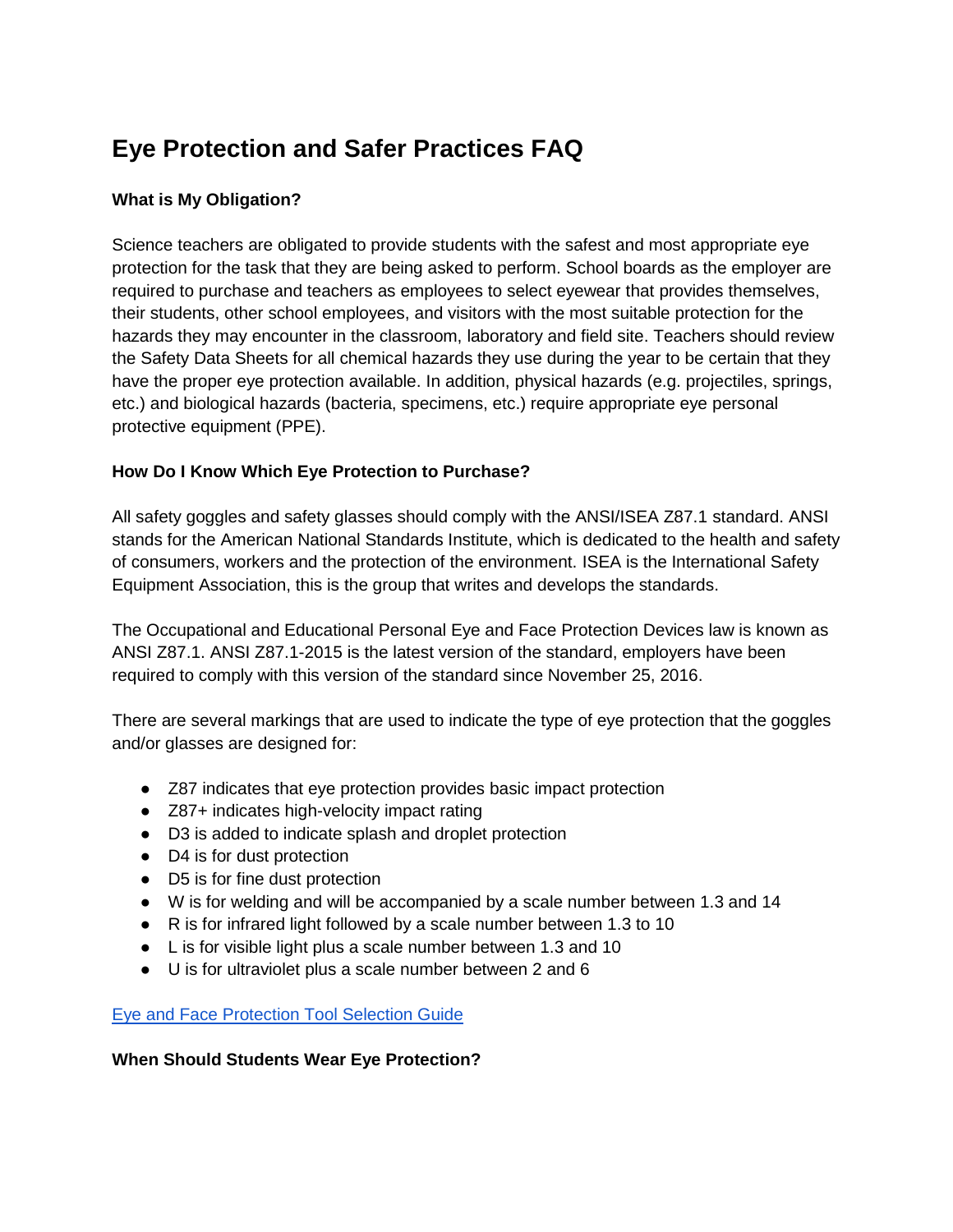Eye protection is essential in every laboratory activity. Eye protection is required for (but not limited to) the following instances:

- When using chemicals (including common household chemicals being used in schools) or glassware
- When working with heat sources (e.g. Bunsen burners, hot plates)
- When working with materials or equipment under stress, pressure, or force that might cause fragmentation or flying particles
- When an activity generates projectiles, uses elastic materials under stress (e.g. springs, wires, rubber, glass), or causes collisions
- When dust or fumes are present (eye protection reduces the dust or fumes reaching the eye)
- When working with biological specimens
- When using sharp cutting tools

Eye protection is necessary in all science classes in which there are biological, chemical and physical hazards present at the elementary, middle and high school level. Effective eye protection must include adequate instruction on the hazards of the activity and the precautions to be taken to reduce the risk of injury. Eye protection is to be worn during the demonstration and/or activity set up, hands-on portion and take down.

Eye protection is required for everyone present in the lab, students, teachers, assistants and aides as well as any visitors to the classroom. Teachers must model appropriate behavior by wearing eye protection. Students who refuses to wear eye protection should be told to leave the classroom or laboratory, with appropriate disciplinary consequences. Adult visitors who refuse to wear eye protection should be asked to return another day when eye protection is not needed.

#### **What is the Best Eye Protection for Science Investigations?**

Safety glasses with side shields and directly vented safety goggles that comply with Z87.1 2015 regulations provide adequate eye protection for laboratory or field activities involving solid materials, collisions, or projectiles.

Indirectly vented chemical splash goggles Z87.1-2015 + D3 are required when using laboratory hazards such as but not limited to hazardous chemicals, glassware, heating sources, preserved specimens or dust/solid particles. These goggles must fit snugly on the face surrounding the eyes, the soft, pliable flange seals should extend around the eyes. To provide the needed ventilation to reduce fogging, these goggles need to have hoods or caps over the vent openings to prevent chemical splashes from entering the goggle and causing injury to the eye. Vents are to be closed to prevent splash injuries.

#### **What are the Regulations for Lasers in Educational Settings?**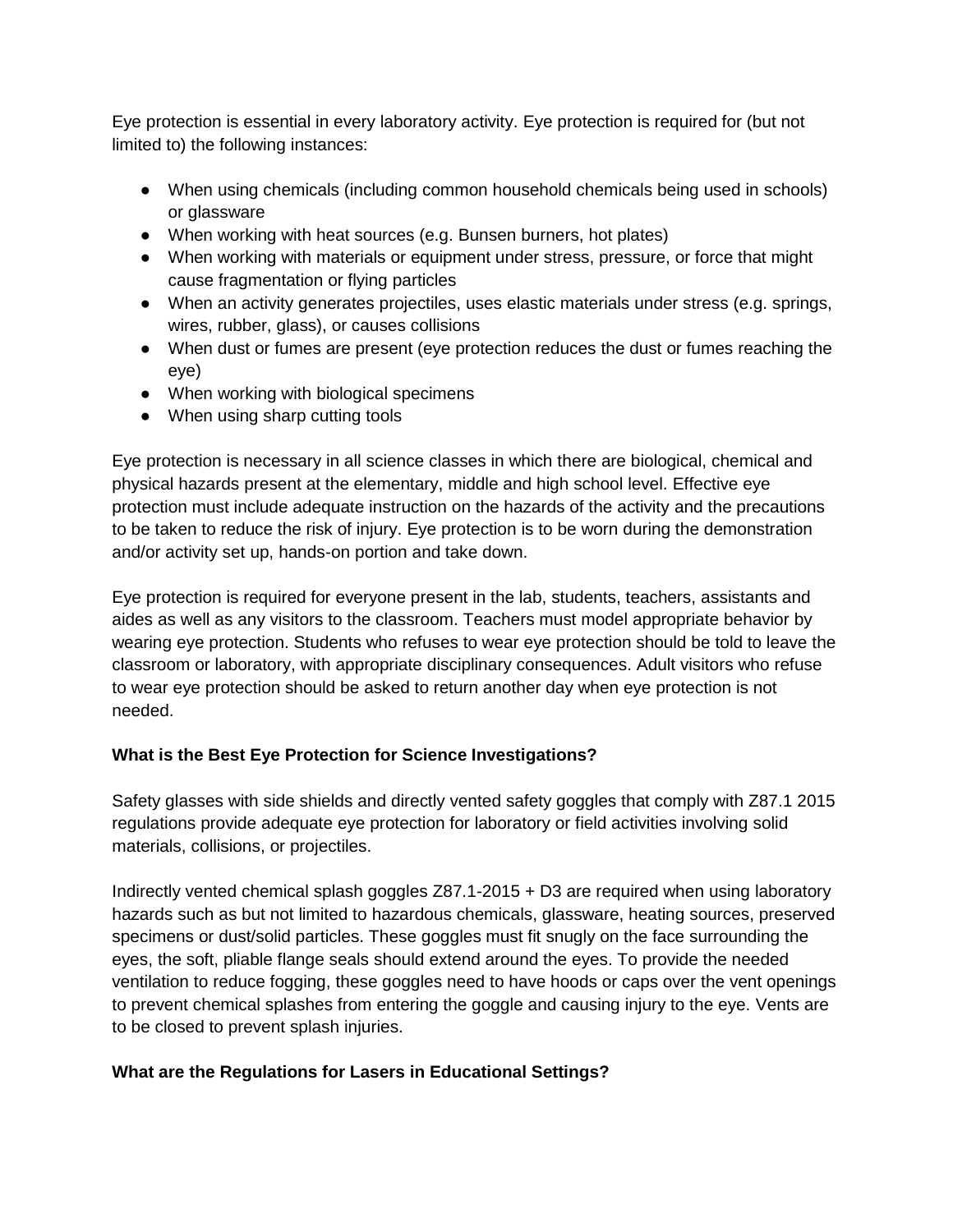ANSI has published several standards that deal with laser safety. ANSI Z136.1-2007 addresses laser safety officer duties and laser hazard evaluations. ANSI Z136.5 addresses Safe Use of Lasers in Educational Environments, this document is currently being updated. This document provides guidance on laser safety from elementary to the undergraduate level.

ANSI Z136.5 is intended for faculty and students using lasers at the primary, secondary and college levels of education, not including graduate level research. The wavelength range includes ultraviolet, visible, and infrared regions of the electromagnetic spectrum, specifically the wavelength from 0.18 micrometers to 1.0 millimeter.

In any instance where a Class 3B and Class 4 laser is in use, a Laser Safety Officer must be designated. This person is charged with administering and managing the laser use at the facility, they should be knowledgeable of laser hazards and controls.

Signage is required outside any area where lasers are in use. Avoid staring into any laser or viewing it with optical instruments. Safety Glasses or Goggles rated with the proper rating for the type of laser in use can protect the eyes from hazardous reflected light, scattered laser light or direct exposure to a laser beam of Class 1, 1M, 2, 2M or 3R lasers:

- Class 1 Safe, even for long term intentional exposure
- Class 1 M Should not be used with optical instruments
- Class 2 Safe for unintentional exposure of ¼ second or less
- Class 2 M Should not be used with optical instruments
- Class 3R Unintentional or accidental exposure to direct beam has a low risk but should be avoided.
- Class 4 Severe eye hazard, avoid exposure to direct or reflected beam

Before using any laser, consult local rules and regulations. There are currently no marking designations for eye protection to lasers in the Z87.1-2015 standard.

Laser class 3B and Class 4 should not be used at the K-12 academic level, given their potential hazards and risks. Also be aware that some states ban the use of lasers and laser pointers at the K-8 levels. Teacher need to check with their state departments of education for additional information.

#### **When Should I Use a Face Shield?**

Face shields are used to protect the wearer's entire face from flying fragments, splashes, droplets and sprays from chemicals and molten metals. Face shields are not a substitute for indirectly vented chemical splash goggles which must be worn with the face shield. Face shields are marked with ANSI/ISEA Z87 for basic impact and ANSI/ISEA Z87+ for high impact use.

#### **What Are the Current Recommendations for Contact Lens Use?**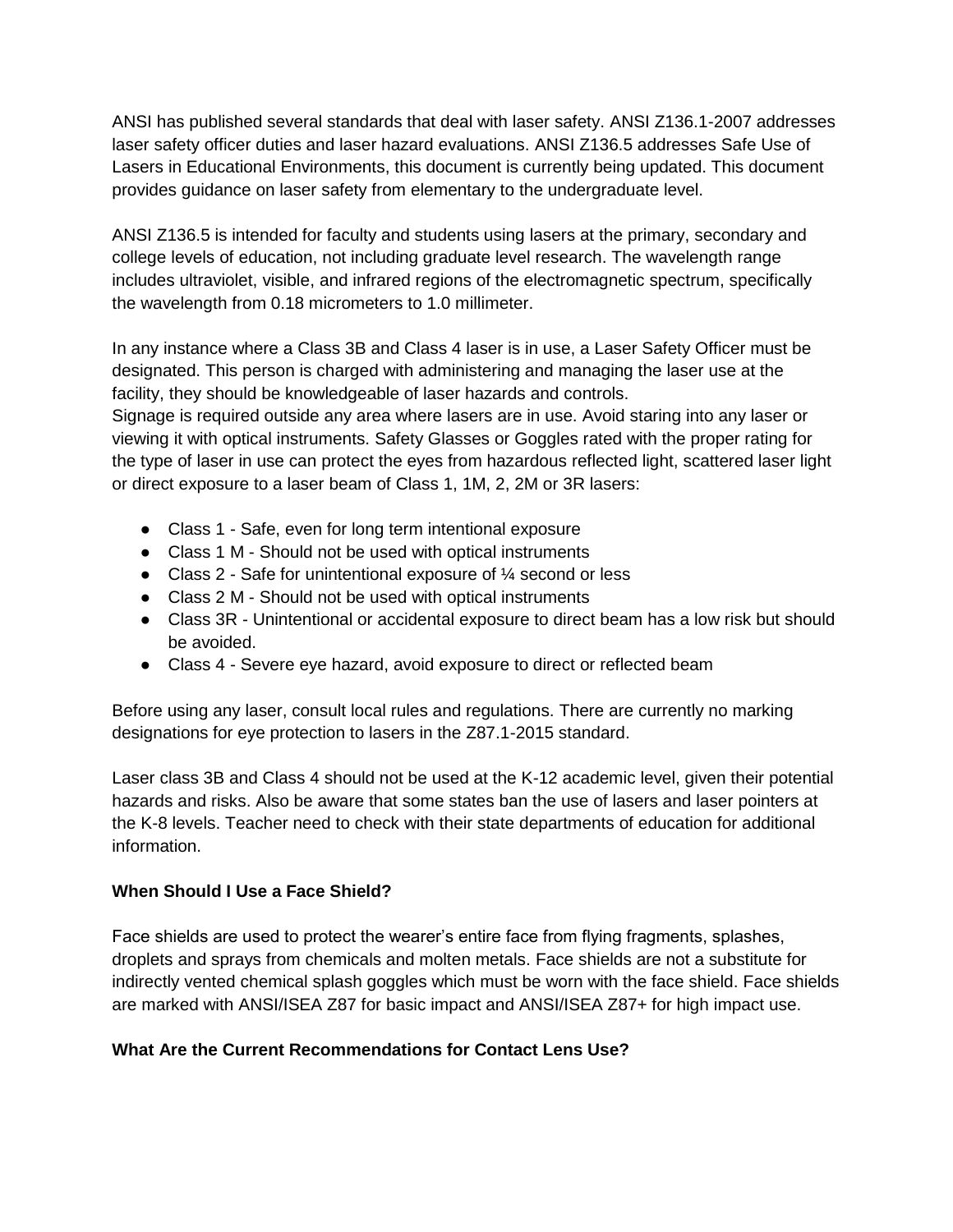Traditionally, contact lenses were prohibited from laboratory settings. The prohibition was based on concerns related to the absorption and adsorption of chemicals to the contact lens surface in the event of a chemical splash. The National Institute for Occupational Safety and Health (NIOSH) reviewed this topic and came to the recommendation that laboratory workers be permitted to wear contact lenses in the laboratory because there was no evidence to support the previous concerns.

Contact lenses may be worn in the laboratory, provided appropriate eye protection is worn over the contact lenses. Contact lenses are not eye protection devices. Wearing contact lenses does not reduce or alter the requirements for eye and face protection necessary for the assigned task.

- Individuals who wear contact lenses in the laboratory must also wear suitable eye and face protection over the contact lenses (e.g. safety glasses with side shields, chemical splash goggles, and/or face shields).
- In the event of a chemical or biological exposure to the eye or any type of eye irritation, do not delay eye washing due to lens removal. Rinse eyes with tepid water for a minimum of 15 minutes immediately upon chemical splash to the eyes.
- Never handle contact lenses in the laboratory. Contact lenses should be inserted or removed in a clean environment outside the laboratory.

## **How Should Eyewear be Cleaned and Sanitized?**

Protective eyewear, including safety glasses and chemical splash goggles, should be cleaned after each use. Cleaning is necessary after exposure to chemicals and physical materials (dirt and grime). Eyewear that has been exposed to biological materials must be sanitized or disinfected.

Cleaning removes microorganisms, dirt, and impurities from surfaces or objects. Cleaning works by using soap (or detergent) and water to physically remove germs from surfaces. This process does not necessarily kill microorganisms, but by removing them, it lowers their numbers and the risk of spreading infection.

Disinfecting kills microorganisms on surfaces or objects. Disinfecting works by using chemicals to kill microorganisms on surfaces or objects. This process does not necessarily clean dirty surfaces or remove microorganisms, but by killing them on a surface after cleaning, it can further lower the risk of spreading infection.

Sanitizing lowers the number of microorganisms on surfaces or objects to a safe level, as judged by public health standards or requirements. This process works by either cleaning or disinfecting surfaces or objects to lower the risk of spreading infection.